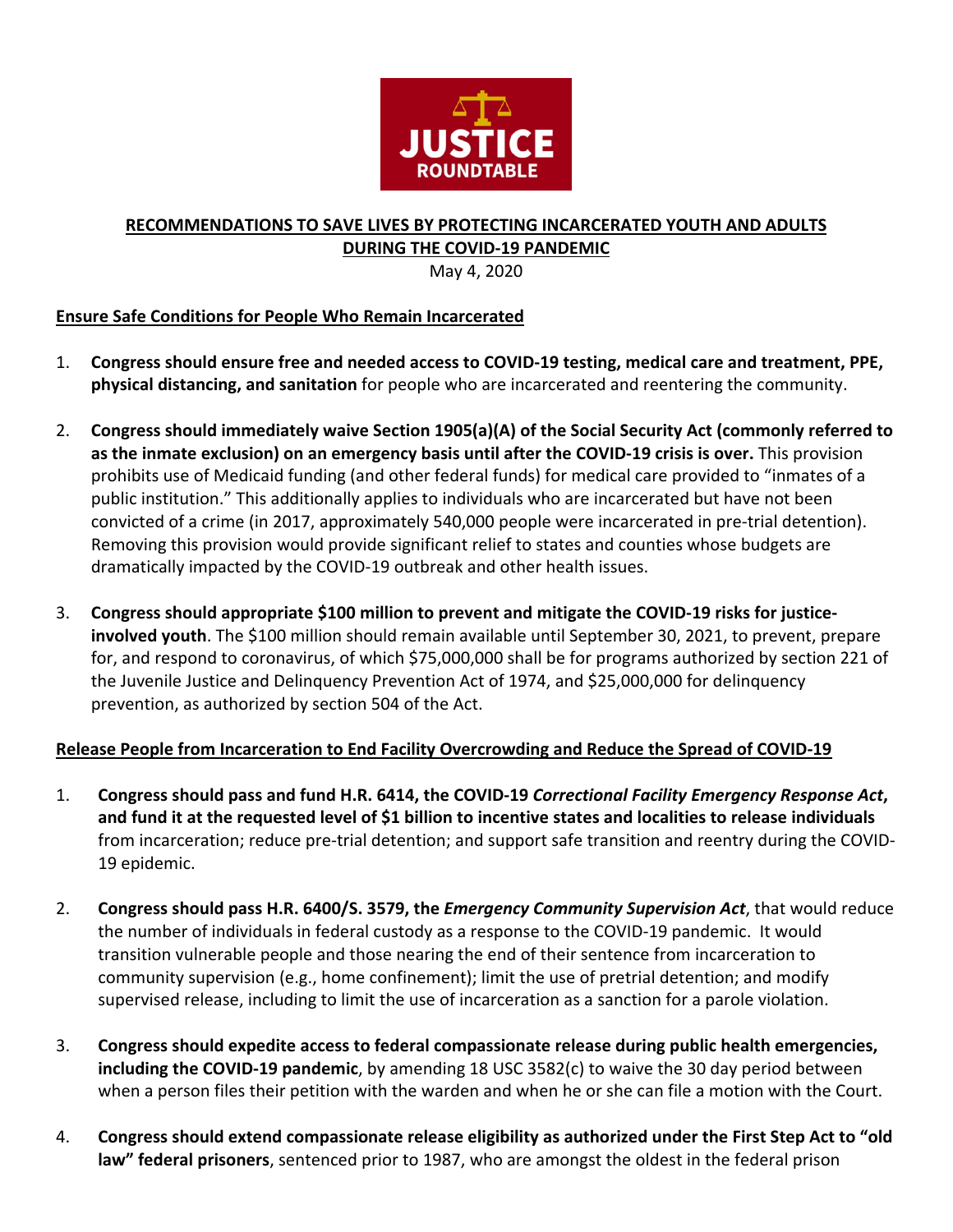system and are particularly vulnerable to COVID-19 infection because of their age and health conditions and pose no public safety risk.

- 5. **Congress should extend the federal Elderly Home Confinement Program to individuals 50-years-old and over who have completed at least 50% of their sentence.**
- 6. **Congress should pass H.R. 1949**, to allow for the release of individuals who are serving sentences for crimes committed while they were under the age of 18 and have served 20 continuous years in confinement.
- 7. **Congress should incentivize states and localities to release adults and youth from prisons, jail, detention centers and secure confinement facilities by providing an increased federal medical assistance percentage (FMAP) by 2% for any State or jurisdiction that enacts widespread policies that release 10% or more of their State prison and youth detention population.** States may also receive an additional 1% increase in FMAP by working with local jurisdictions to release 15% or more of their local jail population for the duration of the crisis. States and local jurisdictions that maintain these decreases after the immediate COVID-19 crisis has passed shall remain eligible for the increased FMAP.
- 8. **Congress should provide \$20 million to support the scale-up of successful state Parenting Sentencing Alternatives (PSA) programs that have the potential to keep parents out of prison**. Funding should scale up and create Parenting Sentencing Alternative programs to reduce the prison population during the COVID epidemic. Existing programs allow judges to waive a sentence for eligible people within the state's standard sentence range and impose 12 months of community custody along with conditions for treatment and programming.
- 9. **Congress should eliminate the presumption of pretrial detention for drug offenses**. A defendant could still be detained if the court found he or she was a flight risk or posed a threat to public safety. Under the Bail Reform Act of 1984, Congress enacted the presumption of detention for "high-risk defendants" who were likely to pose a significant risk of danger to the community or "major drug traffickers" who were likely to flee if released. Rather than applying narrowly to high risk defendants, the drug presumption now applies to 93% of all drug cases.

## **Support Safe and Effective Reentry to the Community**

- 1. **Congress should pass H.R. 6414 and fund it at the requested level of \$1 billion** to incentivize states and localities to release individuals from incarceration and **to support safe transition and reentry to the community during the COVID-19 pandemic**. This funding would support a range of critical reentry services, such as access to housing/shelter, food/nutrition, medical and behavioral health care (including overdose prevention and harm reduction services), workforce development, and other supportive services to ensure the safety of individuals and the community upon release.
- 2. **Congress should provide funding to ensure that individuals released from custody have access to safe, affordable, and accessible housing including:**
	- a. Tenant-based rental assistance vouchers specifically for individuals released from custody as a result of the COVID-19 pandemic.